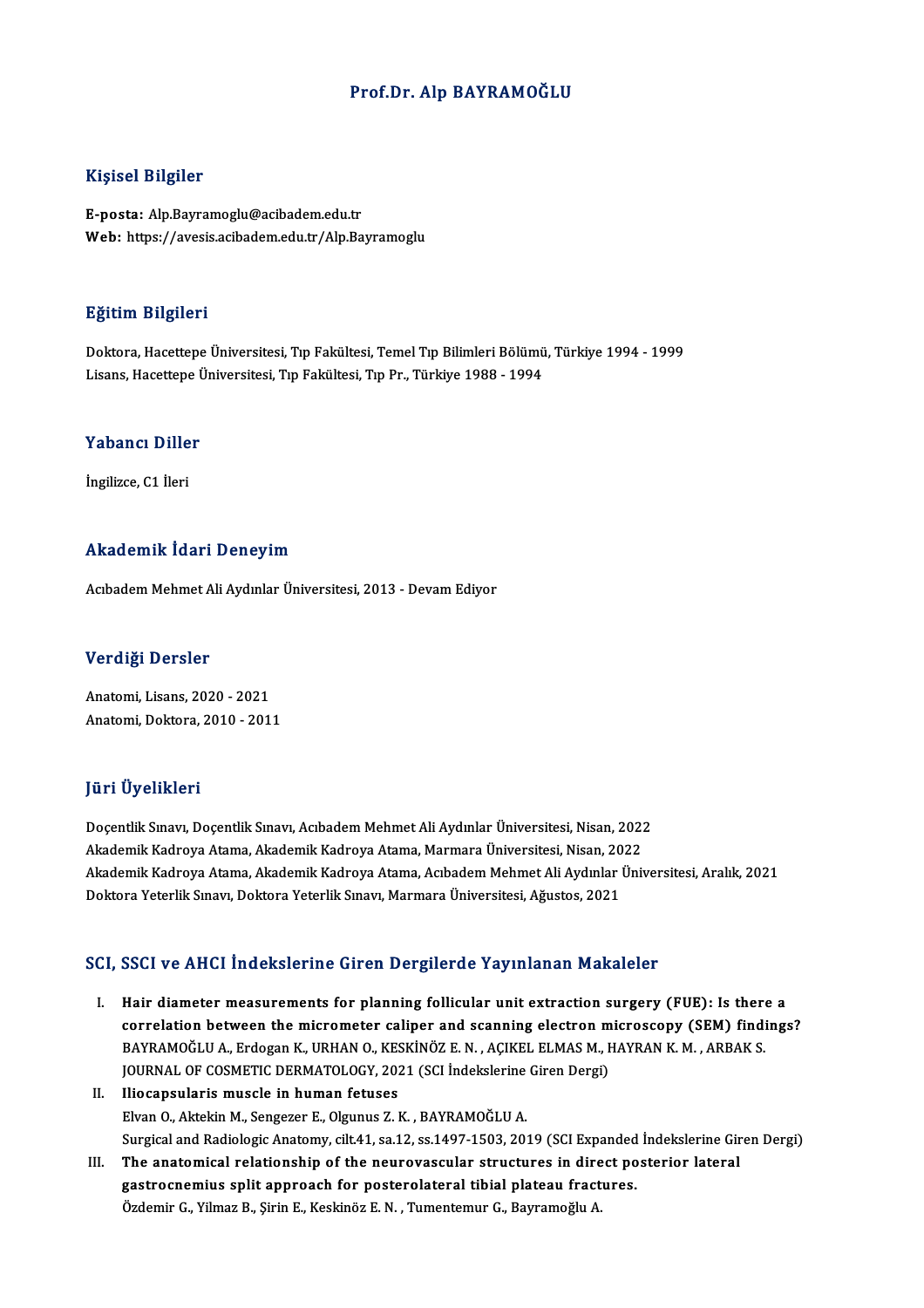European journal of trauma and emergency surgery : official publication of the European Trauma Society, cilt.44,<br>28.427.432.2018 (SCLIndekalerine Cinen Dergi) European journal of trauma and emergency surg<br>ss.427-432, 2018 (SCI İndekslerine Giren Dergi)<br>Seft anet: the important gene at the stande European journal of trauma and emergency surgery : official publication of the European Trauma S<br>ss.427-432, 2018 (SCI Indekslerine Giren Dergi)<br>IV. Soft spot: the important zone at the standard posterior portal of shoulde

- ss.427-432, 2018 (SCI İndekslerine Giren Dergi)<br>Soft spot: the important zone at the standard posterior portal of shoulder arthroscopy<br>ERÇAKMAK GÜNEŞ B., GÜNENÇ BEŞER C., Ozsoy M. H. , DEMİRYÜREK M. D. , BAYRAMOĞLU A., HAY Soft spot: the important zone at the standard posterior portal of shoulder arthroscopy<br>ERÇAKMAK GÜNEŞ B., GÜNENÇ BEŞER C., Ozsoy M. H. , DEMİRYÜREK M. D. , BAYRAMOĞLU A., HAYRAN<br>TURKISH JOURNAL OF MEDICAL SCIENCES, cilt.48 ERÇAKMAK GÜNEŞ B., GÜNENÇ BEŞER C., Ozsoy M. H. , DEMİRYÜREK M. D. , BAYRAMOĞLU A., HAYRAN K. M.<br>TURKISH JOURNAL OF MEDICAL SCIENCES, cilt.48, sa.1, ss.89-92, 2018 (SCI İndekslerine Giren Dergi)<br>V. Drilling through lat
- TURKISH JOURNAL OF MEDICAL SCIENCES, cilt.48, sa.1, ss.89-92, 2018 (SCI Indekslerine Giren Dergi)<br>Drilling through lateral transmuscular portal lowers the risk of suprascapular nerve injur<br>arthroscopic SLAP repair<br>Kocaoglu Drilling through lateral transmuscular portal lowers the risk of sup<br>arthroscopic SLAP repair<br>Kocaoglu B., Ulku T. K. , Sayilir S., Ozbaydar M. U. , Bayramoglu A., Karahan M.<br>KNEE SUDCERV SPORTS TRAUMATOLOCY ARTHROSCORY si

arthroscopic SLAP repair<br>Kocaoglu B., Ulku T. K. , Sayilir S., Ozbaydar M. U. , Bayramoglu A., Karahan M.<br>KNEE SURGERY SPORTS TRAUMATOLOGY ARTHROSCOPY, cilt.25, sa.10, ss.3260-3263, 2017 (SCI İndekslerine<br>Ciron Dergi) Kocaoglu B., I<br>KNEE SURGE<br>Giren Dergi)<br>Comnarison KNEE SURGERY SPORTS TRAUMATOLOGY ARTHROSCOPY, cilt.25, sa.10, ss.3260-3263, 2017<br>Giren Dergi)<br>VI. Comparison of radiological and morphologic assessments of myocardial bridges<br>ERGAKMAK CÜNES B. Bulut E. Hayran M. Kaymar E.

- Giren Dergi)<br>Comparison of radiological and morphologic assessments of myocardial bridges<br>ERÇAKMAK GÜNEŞ B., Bulut E., Hayran M., Kaymaz F., Bilgin S., HAZIROLAN T., BAYRAMOĞLU A., Erbil M.<br>ANATOMICAL SCIENCE INTERNATIONAL Comparison of radiological and morphologic assessments of myocardial bridges<br>ERÇAKMAK GÜNEŞ B., Bulut E., Hayran M., Kaymaz F., Bilgin S., HAZIROLAN T., BAYRAMOĞLU A., Erbil N<br>ANATOMICAL SCIENCE INTERNATIONAL, cilt.90, sa. ERÇAKMAK GÜNEŞ B., Bulut E., Hayran M., Kaymaz F., Bilgin S., HAZIROLAN T., BAYRAMOĞLU A., Erbil M.<br>ANATOMICAL SCIENCE INTERNATIONAL, cilt.90, sa.4, ss.222-228, 2015 (SCI İndekslerine Giren Dergi)<br>VII. Rotator interval
- OzsoyM.H. ,BAYRAMOĞLUA.,DemiryurekD.,TÜCCARE.,HAYRANK.M. ,DincelV.E. ,ATAYÖ.A. ,CavusogluA.T. Rotator interval dimensions in different shoulder arthroscopy positions: A cadaveric study<br>Ozsoy M. H. , BAYRAMOĞLU A., Demiryurek D., TÜCCAR E., HAYRAN K. M. , Dincel V. E. , ATAY Ö. A. , Cavusoglu .<br>JOURNAL OF SHOULDER A Ozsoy M. H., BAYRAMOĞLU A., Demiryurek D., TÜCCAR E., HAYRAN K. M., Dincel V. E., ATAY Ö. A., Cavusoglu A. T.<br>JOURNAL OF SHOULDER AND ELBOW SURGERY, cilt.17, sa.4, ss.624-630, 2008 (SCI İndekslerine Giren Dergi)<br>VIII. The
- JOURNAL OF SHOULDER AND ELBOW SURGER<br>The safe distance for the superior glutea<br>with the femoral length: a cadaver study<br>Besarin K, Orsey M, H, EPDEMLI B, A, BAYRA The safe distance for the superior gluteal nerve in direct lateral approach to the hip and its relation<br>with the femoral length: a cadaver study<br>Basarir K., Ozsoy M. H., ERDEMLİ B. A., BAYRAMOĞLU A., TÜCCAR E., Dincel V. E with the femoral length: a cadaver study<br>Basarir K., Ozsoy M. H. , ERDEMLİ B. A. , BAYRAMOĞLU A., TÜCCAR E., Dincel V. E.<br>ARCHIVES OF ORTHOPAEDIC AND TRAUMA SURGERY, cilt.128, sa.7, ss.645-650, 2008 (SCI İndekslerine Giren

Basarir<br>ARCHIV<br>Dergi) ARCHIVES OF ORTHOPAEDIC AND TRAUMA SURGERY, cilt.128, sa.7, ss.645-650, 2008 (SCI Indek<br>Dergi)<br>IX. An intervening-thoracic outlet syndrome in a gymnast with levator claviculae muscle<br>Avdeg S.T. Ozsakar L. Demirrarck D. BAV

- Dergi)<br>IX. An intervening-thoracic outlet syndrome in a gymnast with levator claviculae muscle<br>Aydog S.T., Ozcakar L., Demiryurek D., BAYRAMOĞLU A., Yorubulut M. An intervening-thoracic outlet syndrome in a gymnast with levator claviculae muscle<br>Aydog S. T. , Ozcakar L., Demiryurek D., BAYRAMOĞLU A., Yorubulut M.<br>CLINICAL JOURNAL OF SPORT MEDICINE, cilt.17, sa.4, ss.323-325, 2007 (
- X. Risk of superior gluteal nerve and gluteus medius muscle injury during femoral nail insertion CLINICAL JOURNAL OF SPORT MEDICINE, cilt.17, sa.4, ss.323-325, 2007 (SCI İ<br>Risk of superior gluteal nerve and gluteus medius muscle injury dur<br>Ozsoy M. H., Basarir K., BAYRAMOĞLU A., Erdemli B., Tuccar E., Eksioglu M. F.<br>J JOURNAL OF BONE AND JOINT SURGERY-AMERICAN VOLUME, sa.4, ss.829-834, 2007 (SCI İndekslerine Giren<br>Dergi) Ozsoy M. H., Basarir K., BAYRAMOĞLU A., Erdemli B., Tuccar E., Eksioglu M. F. JOURNAL OF BONE AND JOINT SURGERY-AMERICAN VOLUME, sa.4, ss.829-834, 2007 (SCI Indekslerine<br>Dergi)<br>XI. Recesses along the posterior margin of the infrapatellar (Hoffa's) fat pad: prevalence and<br>morphology on routine MB ima
- Dergi)<br>Recesses along the posterior margin of the infra<br>morphology on routine MR imaging of the knee<br>AYDINGÖZ Ü. Oguz B. Aydingoz O. BAYDAMOČLUA, L Recesses along the posterior margin of the infrapatellar (Hoffa's) fat pad:<br>morphology on routine MR imaging of the knee<br>AYDINGÖZ Ü., Oguz B., Aydingoz O., BAYRAMOĞLU A., Demiryurek D., Akgun I., Uzun I.<br>EUROPEAN RADIOLOCY morphology on routine MR imaging of the knee<br>AYDINGÖZ Ü., Oguz B., Aydingoz O., BAYRAMOĞLU A., Demiryurek D., Akgun I., Uzun I.<br>EUROPEAN RADIOLOGY, cilt.15, sa.5, ss.988-994, 2005 (SCI İndekslerine Giren Dergi)<br>Clarithromu

## AYDINGÖZ Ü., Oguz B., Aydingoz O., BAYRAMOĞLU A., Demiryurek D., Akgun I., Uzun I.<br>EUROPEAN RADIOLOGY, cilt.15, sa.5, ss.988-994, 2005 (SCI İndekslerine Giren Dergi)<br>XII. Clarithromycin destroys biofilms and enhances b EUROPEAN RADIOLOGY, cilt.<br>Clarithromycin destroys l<br>aeruginosa osteomyelitis<br>Kandamir O. Ottune V. Milco

Kandemir O., Oztuna V., Milcan A., BAYRAMOĞLU A., Celik H., Bayarslan C., Kaya A. CLINICALORTHOPAEDICSANDRELATEDRESEARCH, sa.430, ss.171-175,2005 (SCI İndekslerineGirenDergi)

XIII. Vascular pedicles of infrahyoid muscles: An anatomical study CLINICAL ORTHOPAEDICS AND RELATED RESEARCH, sa.430, ss.171-175, 2005 (SCI inde<br>Vascular pedicles of infrahyoid muscles: An anatomical study<br>Gormus G., Bayramoglu A., Aldur M., Celik H., Maral T., Sargon M., Demiryurek D., Vascular pedicles of infrahyoid muscles: An anatomical study<br>Gormus G., Bayramoglu A., Aldur M., Celik H., Maral T., Sargon M., Demiryurek D., A<br>CLINICAL ANATOMY, cilt.17, sa.3, ss.214-217, 2004 (SCI İndekslerine Giren Der Gormus G., Bayramoglu A., Aldur M., Celik H., Maral T., Sargon M., Demiryurek D., Aksit M.<br>CLINICAL ANATOMY, cilt.17, sa.3, ss.214-217, 2004 (SCI İndekslerine Giren Dergi)<br>XIV. Variations in anatomy at the suprascapula

## CLINICAL ANATOMY, cilt.17, sa.3, ss.214-217, 2004 (SCI Indekslerine Giren Dergi)<br>Variations in anatomy at the suprascapular notch possibly causing supra<br>an anatomical study Variations in anatomy at the suprascapular notch possibly causing suprascant anatomical study<br>an anatomical study<br>BAYRAMOĞLU A., Demiryurek D., TÜCCAR E., Erbil M., ALDUR M. M. , Tetik O., Doral M.<br>KNEE SUPCERY SPORTS TRAU

an anatomical study<br>BAYRAMOĞLU A., Demiryurek D., TÜCCAR E., Erbil M., ALDUR M. M. , Tetik O., Doral M.<br>KNEE SURGERY SPORTS TRAUMATOLOGY ARTHROSCOPY, cilt.11, sa.6, ss.393-398, 2003 (SCI İndekslerine Giren BAYRAMOĞLU A., Demiryurek D., TÜCCAR E., Erbil M., ALDUR M. M. , Tetik O., Doral M.<br>KNEE SURGERY SPORTS TRAUMATOLOGY ARTHROSCOPY, cilt.11, sa.6, ss.393-398, 200<br>Dergi) KNEE SURGERY SPORTS TRAUMATOLOGY ARTHROSCOPY, cilt.11, sa.6, ss.393-398, 2003 (SCI indeksle<br>Dergi)<br>XV. The significance of the neurovascular structures passing through the spinoglenoid notch<br>Altakin M. Deminuugh D. Baurame

- Dergi)<br>The significance of the neurovascular structur<br>Aktekin M., Demiryurek D., Bayramoglu A., Tuccar E.<br>Neurosgionees silt 8, se 4, se 222, 224, 2002 (SCL Eur The significance of the neurovascular structures passing through the spino<br>Aktekin M., Demiryurek D., Bayramoglu A., Tuccar E.<br>Neurosciences, cilt.8, sa.4, ss.222-224, 2003 (SCI Expanded İndekslerine Giren Dergi)<br>The signi Aktekin M., Demiryurek D., Bayramoglu A., Tuccar E.<br>Neurosciences, cilt.8, sa.4, ss.222-224, 2003 (SCI Expanded Indekslerine Giren Dergi)<br>XVI. The significance of the neurovascular structures passing through the spinogleno
- Neurosciences, cilt.8, sa.4, ss.222-224, 2003 (SCI Expanded The significance of the neurovascular structures pa<br>AKTEKIN M., Demiryurek D., BAYRAMOĞLU A., TÜCCAR E. The significance of the neurovascular structures passing through the spinogle<br>AKTEKIN M., Demiryurek D., BAYRAMOĞLU A., TÜCCAR E.<br>SAUDI MEDICAL JOURNAL, cilt.24, sa.9, ss.933-935, 2003 (SCI İndekslerine Giren Dergi)<br>Compon AKTEKIN M., Demiryurek D., BAYRAMOĞLU A., TÜCCAR E.<br>SAUDI MEDICAL JOURNAL, cilt.24, sa.9, ss.933-935, 2003 (SCI İndekslerine Giren Dergi)<br>XVII. Comparison of qualitative and quantitative analyses of age-related changes
-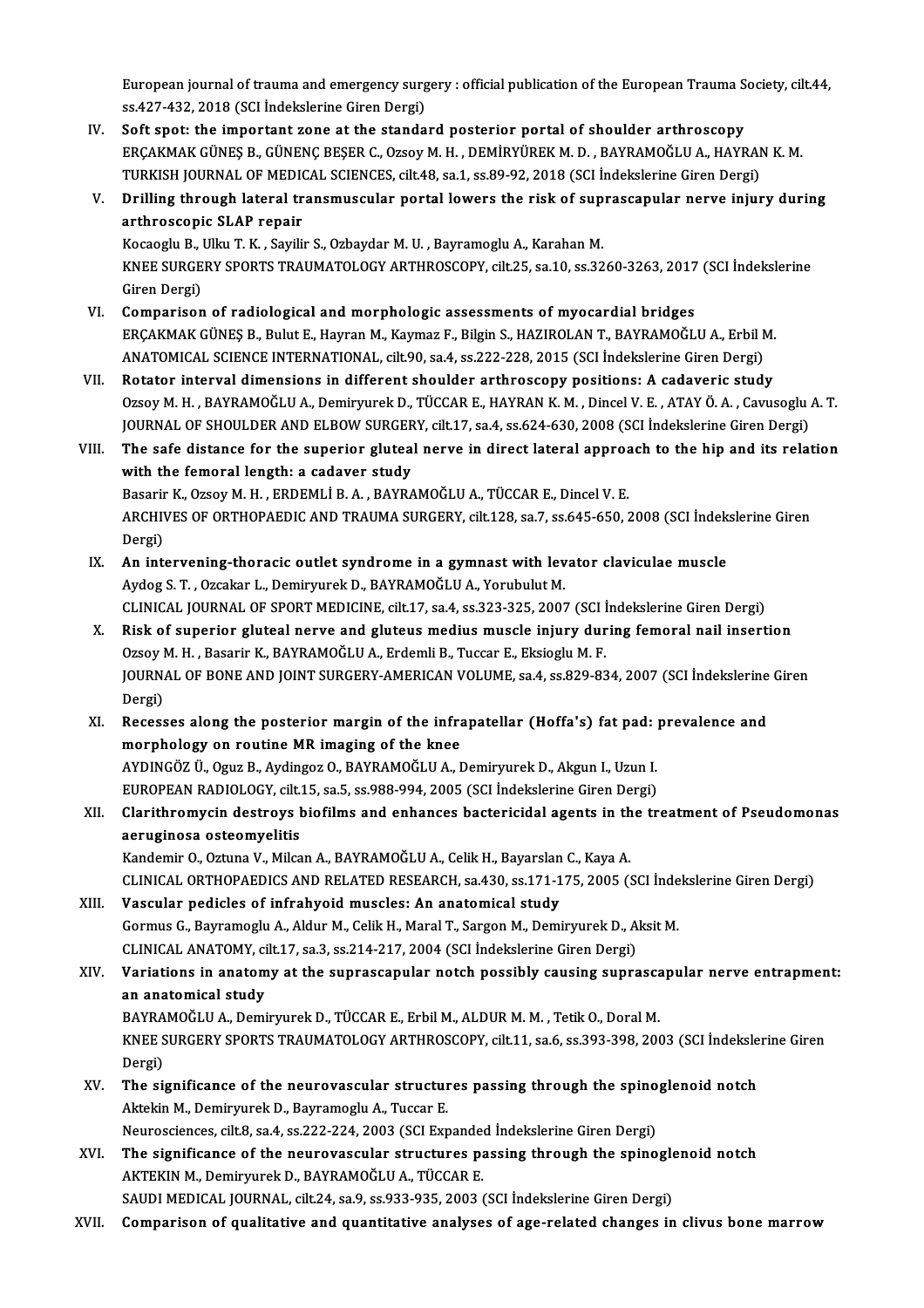### on MR Imaging

Bayramoglu A., Aydingoz U., Hayran M., Ozturk H., Cumhur M. on MR Imaging<br>Bayramoglu A., Aydingoz U., Hayran M., Ozturk H., Cumhur M.<br>CLINICAL ANATOMY, cilt.16, sa.4, ss.304-308, 2003 (SCI İndekslerine Giren Dergi)<br>Bilataral additional renal artarias and an additional right renal v Bayramoglu A., Aydingoz U., Hayran M., Ozturk H., Cumhur M.<br>CLINICAL ANATOMY, cilt.16, sa.4, ss.304-308, 2003 (SCI İndekslerine Giren Dergi)<br>XVIII. Bilateral additional renal arteries and an additional right renal vein ass

# CLINICAI<br>Bilatera<br>kidneys

Bilateral additional renal arteries<br>kidneys<br>Bayramoglu A., Demiryurek D., Erbil K.<br>SAUDI MEDICAL JOUPNAL, silt 24, sa 5.

kidneys<br>Bayramoglu A., Demiryurek D., Erbil K.<br>SAUDI MEDICAL JOURNAL, cilt.24, sa.5, ss.535-537, 2003 (SCI İndekslerine Giren Dergi)<br>Distinct intergender difference in the femeral artery remification natterns fol

Bayramoglu A., Demiryurek D., Erbil K.<br>SAUDI MEDICAL JOURNAL, cilt.24, sa.5, ss.535-537, 2003 (SCI İndekslerine Giren Dergi)<br>XIX. Distinct intergender difference in the femoral artery ramification patterns found in the SAUDI MEDICAL JOURNAL, cilt.24, sa<br>Distinct intergender difference<br>population: angiographic study.<br>Besar B. Sargon M. E., Cumbur M. B Distinct intergender difference in the femoral artery rami<br>population: angiographic study.<br>Başar R., Sargon M. F. , Cumhur M., Bayramoglu A., Demiryürek D.<br>Anatomical sciones international / Japanese Association of Anatom

population: angiographic study.<br>Başar R., Sargon M. F. , Cumhur M., Bayramoglu A., Demiryürek D.<br>Anatomical science international / Japanese Association of Anatomists, cilt.77, sa.4, ss.250-253, 2002 (SCI<br>Eynanded İndelsel Başar R., Sargon M. F. , Cumhur M., B<br>Anatomical science international / Ja<br>Expanded Indekslerine Giren Dergi)<br>A GASE OF INTRAPERITONEAL P Anatomical science international / Japanese Ass<br>Expanded Indekslerine Giren Dergi)<br>XX. A CASE OF INTRAPERITONEAL PANCREAS

Expanded Indekslerine Giren Dergi)<br>XX. **A CASE OF INTRAPERITONEAL PANCREAS**<br>TUNCEL M., ERBIL M., BAYRAMOGLU A., ABBASOGLU O. SURGICAL AND RADIOLOGIC ANATOMY, cilt.17, sa.4, ss.343-346, 1995 (SCI İndekslerine Giren Dergi)

## Diğer Dergilerde Yayınlanan Makaleler

- Iger Dergilerde Yayınlanan Makaleler<br>I. An unusually long and thick paracondylar process Experience of all minimum stands.<br>An unusually long and thick parace<br>Erçakmak B., Günenç C., Bayramoğlu A. Journal of Rheumatology and Medical Rehabilitation, cilt.18, sa.4, ss.152-153, 2007 (Diğer Kurumların Hakemli<br>Dergileri) Erçakmak B., Günenç C., Bayramoğlu A. Journal of Rheumatology and Medical Rehabilitation, cilt.18, sa.4, ss.152-153, 2007 (Diğer Kurumların<br>Dergileri)<br>II. The organization of the somatic cell nuclei within the oculomotor nuclear complex in rats<br>Altolin M. Al D
- Dergileri)<br>The organization of the somatic cell nuclei within the oculomotor n<br>Aktekin M., ALDUR M. M. , Bayramoglu A., Atasever A., Ozturk A. H. , Basar R.<br>Naureanatomy, silt 1, es 22, 25, 2002 (Dižer Kurumların Hakemli D The organization of the somatic cell nuclei within the oculomotor<br>Aktekin M., ALDUR M. M. , Bayramoglu A., Atasever A., Ozturk A. H. , Basar R<br>Neuroanatomy, cilt.1, ss.22-25, 2002 (Diğer Kurumların Hakemli Dergileri)<br>Infos Aktekin M., ALDUR M. M., Bayramoglu A., Atasever A., Ozturk A. H., Basar R.<br>Neuroanatomy, cilt.1, ss.22-25, 2002 (Diğer Kurumların Hakemli Dergileri)<br>III. Infective agents in fixed human cadavers: A brief review and sugges
- Neuroanatomy, cilt.1, ss.22-25, 2002 (Diğer Kurumların Hakemli Dergileri)<br>Infective agents in fixed human cadavers: A brief review and suggested guidel:<br>Demiryürek D., Bayramoğlu A., Ustaçelebi Ş.<br>Anatomical Record, cilt.2 Infective agents in fixed human cadavers: A brief review and suggested guideli<br>Demiryürek D., Bayramoğlu A., Ustaçelebi Ş.<br>Anatomical Record, cilt.269, sa.4, ss.194-197, 2002 (Diğer Kurumların Hakemli Dergileri)<br>Central se Demiryürek D., Bayramoğlu A., Ustaçelebi Ş.<br>Anatomical Record, cilt.269, sa.4, ss.194-197, 2002 (Diğer Kurumların Hakemli Dergile:<br>IV. Central cerebral sulcus: Anatomy, imaging methods and clinical significance
- Anatomical Record, cilt.269, sa.4, ss.194-197, 2002 (D<br>Central cerebral sulcus: Anatomy, imaging mether bil K., ALDUR M. M., Demiryürek D., Bayramoğlu A. Central cerebral sulcus: Anatomy, imaging methods and clinical significance<br>Erbil K., ALDUR M. M. , Demiryürek D., Bayramoğlu A.<br>Marmara Medical Journal, cilt.14, sa.3, ss.186-191, 2001 (Diğer Kurumların Hakemli Dergileri)
- Erbil K., ALDUR M. M. , Demiryürek D., Bayramoğlu A.<br>Marmara Medical Journal, cilt.14, sa.3, ss.186-191, 2001 (Diğer Kurumların Hakemli Dergileri)<br>V. Anatomic study of complex anomalies of the digastric muscle and revi Marmara Medical Journal, cilt.14, sa.3, ss.186-191, 2001 (Diğer Kurumların F<br>Anatomic study of complex anomalies of the digastric muscle and respon M., Onderoglu S., Sürücü H., Bayramoglu A., Demiryürek D., Oztürk H.<br>Olmüm Anatomic study of complex anomalies of the digastric muscle and review of the literature.<br>Sargon M., Onderoglu S., Sürücü H., Bayramoglu A., Demiryürek D., Oztürk H.<br>Okajimas folia anatomica Japonica, cilt.75, sa.6, ss.305
- VI. An Anomalous Ascending Cervical Artery<br>ÖZTÜRK A.B., Bayramoğlu A., ÇELİK H.H., Yener N. Okajimas folia anatomica Japonica, cilt.75, sa.6, ss.30!<br>An Anomalous Ascending Cervical Artery<br>ÖZTÜRK A. B. , Bayramoğlu A., ÇELİK H. H. , Yener N.<br>Okajimas Folia Anatomica Japonica silt.75, sa.5, ss.25 Okajimas Folia Anatomica Japonica, cilt.75, sa.5, ss.259-262, 1998 (Diğer Kurumların Hakemli Dergileri)

# okajimas rolla Anatomica<br>Kitap & Kitap Bölümleri

- **Itap & Kitap Bölümleri<br>I. Temel İnsan Anatomisi**<br>Boumamağlu A. Kaskinöz E p & Kreep Bordmiori<br>Temel İnsan Anatomisi<br>Bayramoğlu A., Keskinöz E. N. , Aktekın M. (Editör)<br>Ashadom Üniversitesi Yaum, İstanbul 2021 Temel İnsan Anatomisi<br>Bayramoğlu A., Keskinöz E. N. , Aktekın M. (Eq<br>Acıbadem Üniversitesi Yayını, İstanbul, 2021<br>Netter İnsan Anatomisi Atlası 7. Baskı Bayramoğlu A., Keskinöz E. N. , Aktekin M. (<br>Acibadem Üniversitesi Yayını, İstanbul, 202<br>II. Netter İnsan Anatomisi Atlası 7. Baskı
- Acıbadem Üniversitesi Yayını, İstanbul, 2021<br>Netter İnsan Anatomisi Atlası 7. Baskı<br>Aktekin M., Aldur M. M. , Bayramoğlu A., Ergun K. M. , Hayran H. M. , Kopuz C., Tatar İ., Tunalı S.<br>Güneş Kitabevi, Ankara, 2020 Netter İnsan Anatomisi Atl<br>Aktekin M., Aldur M. M. , Bayra<br>Güneş Kitabevi, Ankara, 2020<br>Kasık Bölzesi Anatomisi ve Aktekin M., Aldur M. M. , Bayramoğlu A., Ergun<br>Güneş Kitabevi, Ankara, 2020<br>III. Kasık Bölgesi Anatomisi ve Biyomekaniği<br>Bayramoğlu A. Altalun M
- Güneş Kitabevi, Ankara, 20<br>**Kasık Bölgesi Anatomis**<br>Bayramoğlu A., Aktekın M.<br>Türkiye Klinikleri Sper Hel Bayramoğlu A., Aktekın M.<br>Türkiye Klinikleri Spor Hekimliği-Özel konular, Tolga Aydoğ, Editör, Türkiye Klinikleri Yayınevi, Ankara, ss.5-12,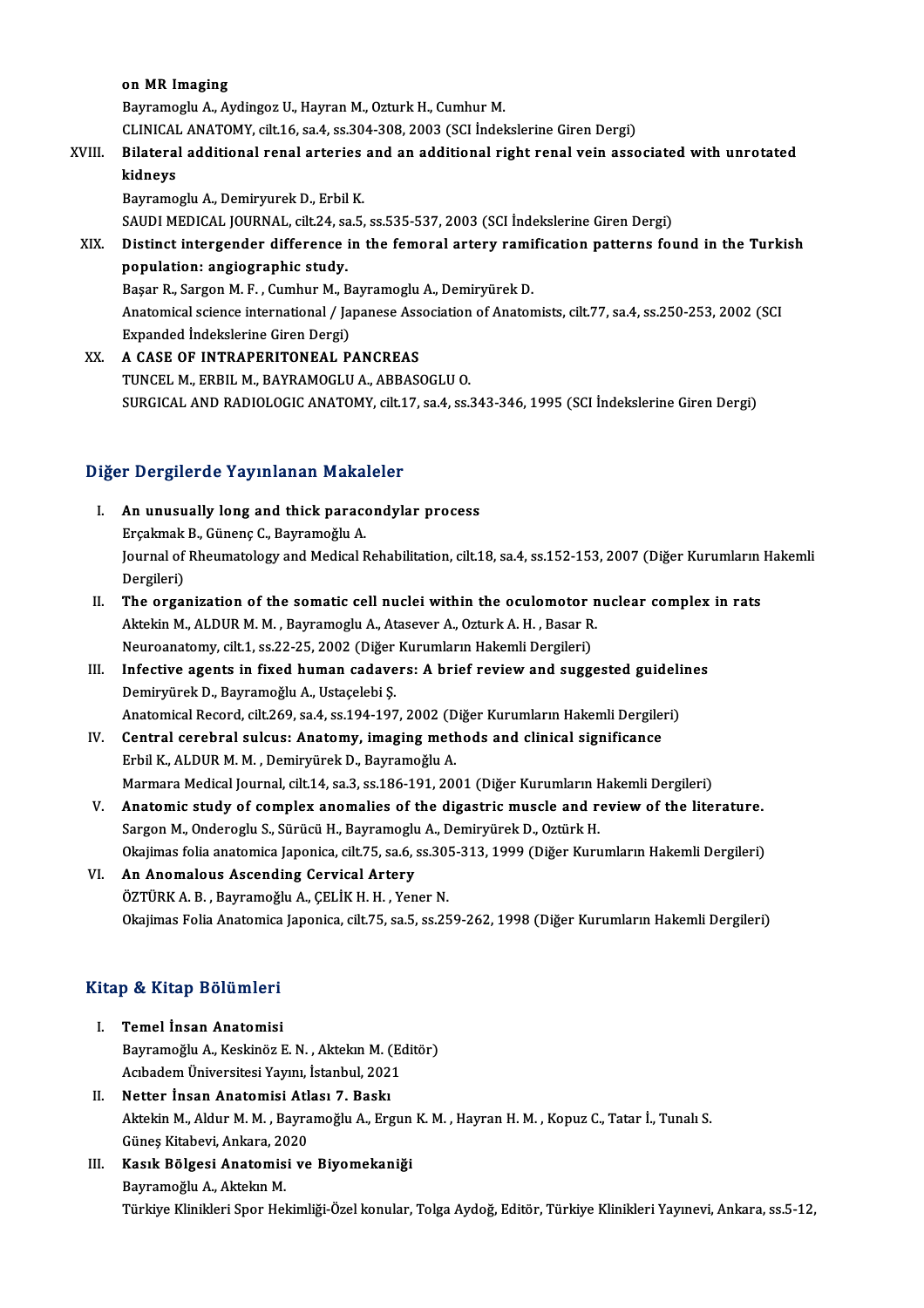2018

### IV. Pelvis ve Perineum

Bayramoğlu A., Aktekın M., Keskinöz E. N. Pelvis ve Perineum<br>Bayramoğlu A., Aktekın M., Keskinöz E. N.<br>Gray's Öğrenciler İçin Anatomi, Meserret Cumhur,Beliz Taşçıoğlu,Selçuk Tunalı, Editör, Elsevier Limited, Ankara, Bayramoğlu A., Ak<br>Gray's Öğrenciler<br>ss.423-527, 2018<br>Cray's anatamy ss 423-527, 2018<br>V. Gray's anatomy

SS.423-527, 2018<br>Gray's anatomy<br>BAYRAMOĞLU A., DURGUN B., SÜZEN L. B. , ÖZDEMİR M. B. , PELİN İ. C. , KOPUZ C., DEMİRYÜREK M. D. , ADIGÜZEL<br>F. AKTEKİN M Gray's anaton<br>BAYRAMOĞLU<br>E., AKTEKİN M.<br>Nobel Tın Kitan BAYRAMOĞLU A., DURGUI<br>E., AKTEKİN M.<br>Nobel Tıp Kitap Evi, 2017<br>TEMEL, İNSAN ANATOM E., AKTEKİN M.<br>Nobel Tıp Kitap Evi, 2017<br>VI. **TEMEL İNSAN ANATOMİSİ** 

AktekınM.,BayramoğluA.,KeskinözE.N. ACIBADEMÜNİVERSİTESİYAYINI, İstanbul,2016

# ACIBADEM UNIVERSITESI YAYINI, Istanbul, 2016<br>Hakemli Kongre / Sempozyum Bildiri Kitaplarında Yer Alan Yayınlar

- akemli Kongre / Sempozyum Bildiri I.<br>I. Iliocapsularis muscle in human fetuses I. Iliocapsularis muscle in human fetuses<br>Aktekın M., Bayramoğlu A. 20th National anatomy congress, İstanbul, Türkiye, 27 - 31 Ağustos 2019, cilt.13, sa.43, ss.104
- II. Tibia Posterolateral Tibia Kırıklarında Direkt Posterior Split Gastroknemius Yaklaşımın 20th National anatomy congress, İstanbul, Türkiye, 27 - 3<br>Tibia Posterolateral Tibia Kırıklarında Direkt Post<br>Nörovasküler Yapılarla İlşkisi, Kadavra Çalışması.<br>RAYRAMOČLUA Tibia Posterola<br>Nörovasküler Y<br>BAYRAMOĞLU A.<br>26 ULUSAL TÜRK Nörovasküler Yapılarla İlşkisi, Kadavra Çalışması.<br>BAYRAMOĞLU A.<br>26. ULUSAL TÜRK ORTOPEDİ VE TRAVMATOLOJİ KONGRESİ, Antalya, Türkiye, 25 - 30 Ekim 2016, ss.75<br>Hamatologisal, Biosbomisal, and Nutritional Status in Young Mal BAYRAMOĞLU A.<br>26. ULUSAL TÜRK ORTOPEDİ VE TRAVMATOLOJİ KONGRESİ, Antalya, Türkiye, 25 - 30 Ekim 2016<br>III. Hematological, Biochemical, and Nutritional Status in Young Male Basketball Players<br>Tek O. Bayramoslu A. Arent S. M

# 26. ULUSAL TÜRK ORTOPEDİ VE T<br>Hematological, Biochemical, al<br>Tok O., Bayramoglu A., Arent S. M.<br>Annual Meeting of the American C

Hematological, Biochemical, and Nutritional Status in Young Male Basketball Players<br>Tok O., Bayramoglu A., Arent S. M.<br>Annual Meeting of the American-College-of-Sports-Medicine (ACSM), Massachusetts, Amerika Birleşik Devle Tok O., Bayramoglu A., Arent S. M.<br>Annual Meeting of the American-College-of<br>31 Mayıs - 04 Haziran 2016, cilt.48, ss.264<br>Noruus Bereneus Sunorficialis'in Noru Annual Meeting of the American-College-of-Sports-Medicine (ACSM), Massachusetts, Amerika Birleşik Devletleri,<br>31 Mayıs - 04 Haziran 2016, cilt.48, ss.264<br>IV. Nervus Peroneus Superficialis'in Nervus Cutenous Dorsalis Dalı:

31 Mayıs - 04 Haziran 2016, cilt.48, ss.264<br>Nervus Peroneus Superficialis'in Ner<br>Klinik Önemi.<br>BAYRAMOĞLU A. IV. Nervus Peroneus Superficialis'in Nervus Cutenous Dorsalis Dalı: Hallux Valgus Cerrahi Yaklasımında Klinik Önemi.<br>BAYRAMOĞLU A.<br>1. Antropoloji, Radyoloji ve Anatomi Kongresi, Ankara, Türkiye, 12 - 13 Kasım 2015<br>Antroskonik slan taminlarında lataral nartaldan drillama sunnaskanular si:

BAYRAMOĞLU A.<br>1. Antropoloji, Radyoloji ve Anatomi Kongresi, Ankara, Türkiye, 12 - 13 Kasım 2015<br>1. Artroskopik slap tamirlerinde lateral portalden drilleme supraskapular sinir yaralanma riskini<br>1. Artroskopik slap tamirle 1. Antropoloji, Radyoloji ve Ana<br>Artroskopik slap tamirlerino<br>azaltıyor: Anatomik çalışma<br>BAYPAMOČLU A Artroskopik sla<br>azaltıyor: Anatc<br>BAYRAMOĞLU A.<br>25 ULUSAL TÜRK azaltıyor: Anatomik çalışma<br>BAYRAMOĞLU A.<br>25. ULUSAL TÜRK ORTOPEDİ VE TRAVMATOLOJİ KONGRESİ, Antalya, Türkiye, 27 Ekim - 01 Kasım 2015

BAYRAMOĞLU A.<br>25. ULUSAL TÜRK ORTOPEDİ VE TRAVMATOLOJİ KONGRESİ, Antalya, Türkiye, 27 Ekim - 01 Kasım 2015<br>21. Lateral rotator cable portal drill holes have lower risk of suprascapular nerve injury during<br>21. Arthrossonis 25. ULUSAL TÜRK ORTOPEDİ VE TRAVMATOLOJİ K<br>Lateral rotator cable portal drill holes have l<br>arthroscopic SLAP repair: A cadaveric study<br>RAVRAMOČLU A Lateral rotator<br>arthroscopic SL<br>BAYRAMOĞLU A.<br>26 TH SECEC CON arthroscopic SLAP repair: A cadaveric study<br>BAYRAMOĞLU A.<br>26 TH SECEC CONGRESS, Milan, İtalya, 16 - 19 Eylül 2015<br>Profesyonal bir baskatbal takımının sezen önessi u

## BAYRAMOĞLU A.<br>26 TH SECEC CONGRESS, Milan, İtalya, 16 - 19 Eylül 2015<br>VII. Profesyonel bir basketbol takımının sezon öncesi ve sezon içi vücut kompozisyonu değişimlerinin<br>değerlendirilmesi 26 TH SECEC CONGE<br>Profesyonel bir ba<br>değerlendirilmesi<br>TOKÖ RAVRAMOČE Profesyonel bir baske<br>değerlendirilmesi<br>TOK Ö., BAYRAMOĞLU A.<br>18. Euronean Callage of S

değerlendirilmesi<br>18. European Collage of Sports Science, BARSELONA, İspanya, 27 Haziran 2013 - 28 Şubat 2014<br>18. European Collage of Sports Science, BARSELONA, İspanya, 27 Haziran 2013 - 28 Şubat 2014

## TOK Ö., BAYRAMOĞLU A.<br>18. European Collage of Sports Science, BARSELONA, İspanya, 27 Haziran 2013 - 28 Şubat 2014<br>19. VIII. Differential Diagnosis in an Elite Basketball Player with Foot Pain Is it an Os Supranaviculare or 18. European Collage<br>Differential Diagno<br>Avulsion Fracture<br>RAVRAMOČLUA. DE Differential Diagnosis in an Elite Basketball Player<br>Avulsion Fracture<br>BAYRAMOĞLU A., DEMİRYÜREK M. D. , FIRAT A., Öznur A.<br>Pritish Assesistion of Clinisal Anatomista Winter Scientific

Avulsion Fracture<br>BAYRAMOĞLU A., DEMİRYÜREK M. D. , FIRAT A., Öznur A.<br>British Association of Clinical Anatomists, Winter Scientific Meeting 2007, Birleşik Krallık, 18 - 19 Aralık 2007, BAYRAMOĞLU A.,<br>British Association<br>cilt.21, ss.193-206